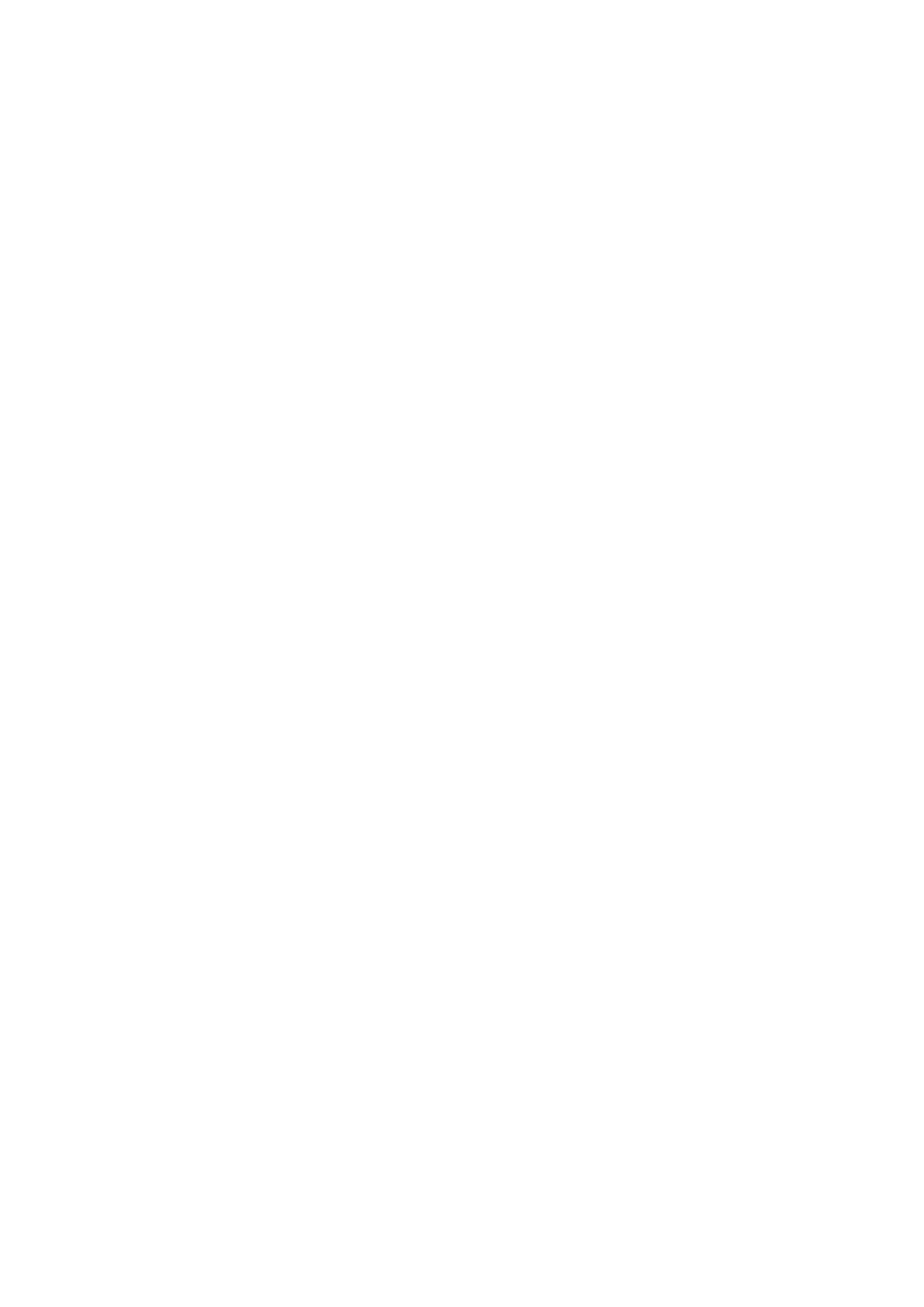## **Overview**

The routine RS92 launches (00 UTC) are contributing to the GRUAN data stream, as well as the data from RS92 launches attached to the weekly (noon) ECC ozone sondes.

GNSS data can be submitted when possible.

The RSLaunchClient is still not used unfortunately. It was requested that ground station PC is upgraded to allow normal network traffic needed for the RSLaunchClient. This process is now (again) frustrated by internal procedures. This is high on our priority list, for GRUAN, as well as other reasons.

## **Change and change management**

On 17 January 2017, KNMI has transitioned from RS92 to RS41 for all sonde launches, including the ozone sondes. A final, dual launch test, or near simultaneous launch test, will be conducted in the second half of 2017.

A transition team has prepared a transition plan that was executed. The plan included the complete overhaul and testing of the ground station, the conditioning unit, handling of the unwinder, streamlining of the operational data flow, etc.

The station information is correct.

## **Resourcing**

Resources are limited to routine radiosonde launches once per 24 hours, ozone sonde launches once per week, and occasional radiosonde launches at request from operational forecast perspectives.

Work on GNSS and ancillary observations (i.e. microwave radiometer, lidar) are ongoing in relation to other projects (and external funding sources).

## **Operations**

Issues with the burstpoint altitude were resolved earlier. The implementation of the RSLaunchClient and Standard Humidity Chamber can be done now. The implementation needs to be scheduled in the radiosonde operations team and is pending availability of the GRUAN Site Manager for defining the tasks.

## **Site assessment and certification**

Cabauw/De Bilt is certified.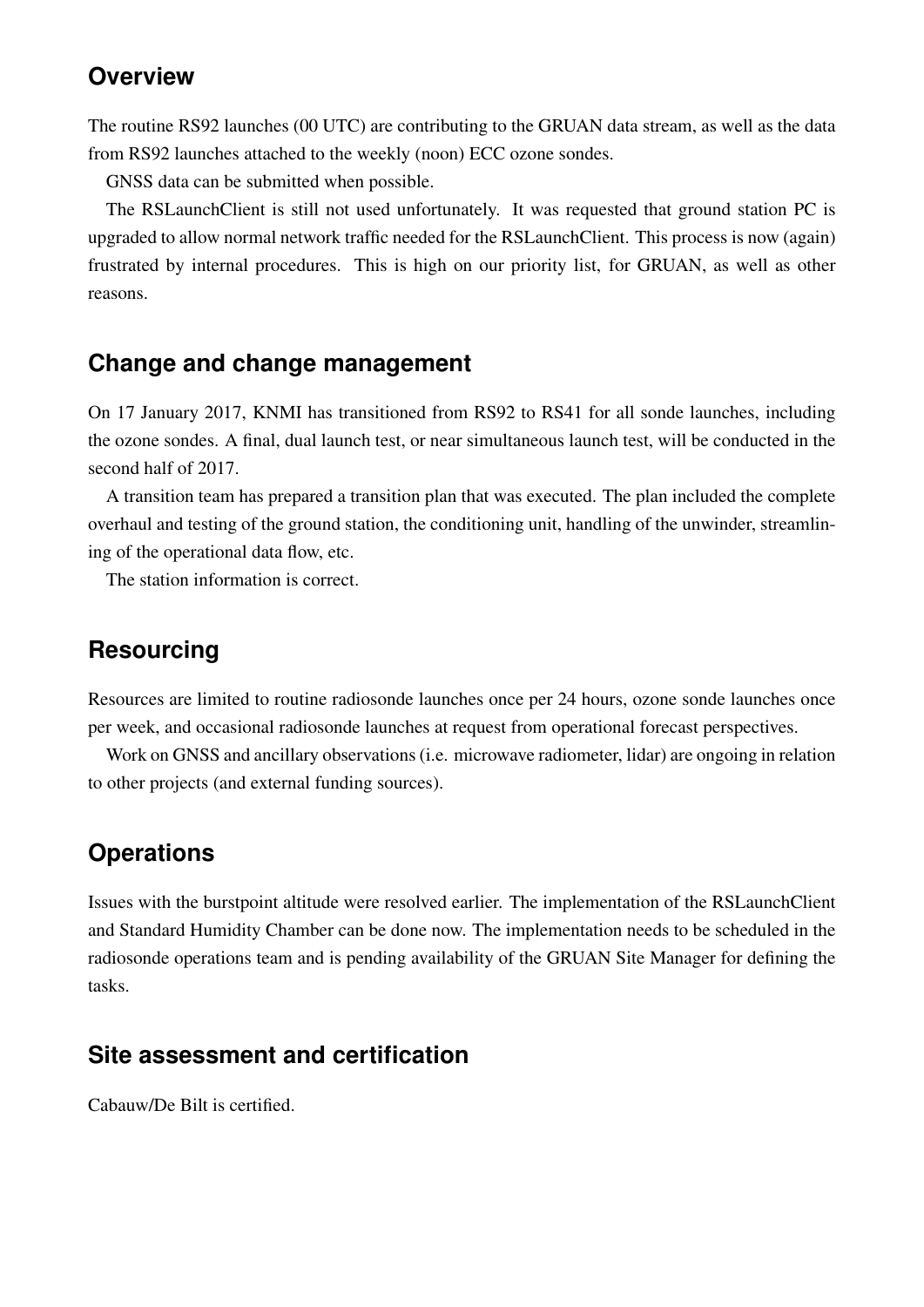A visit was cconducted to the Paramaribo station, where KNMI is responsible for the NDACC and SHADOZ ozone sonde launches, as well as Brewer total ozone, radiation and surface ozone measurements. Aim of the visit was to assess the possibilities for continuation of observations and possible association with additional networks such as GRUAN and BSRN.

# **GRUAN-related research**

KNMI is involved in GaiaClim and ACTRIS, under the umbrella of which some GRUAN-related work is done. KNMI is member of the Task Team Ancillary Measurements, particularly collaborating in the development of potential GRUAN lidar data products.

# **WG-GRUAN interface**

None needed.

# **Items for ICM-9 plenary discussions**

NIL

# **Future plans**

- Use of RSLaunchClient
- Use of SHC for all radiosonde and ozone sonde launches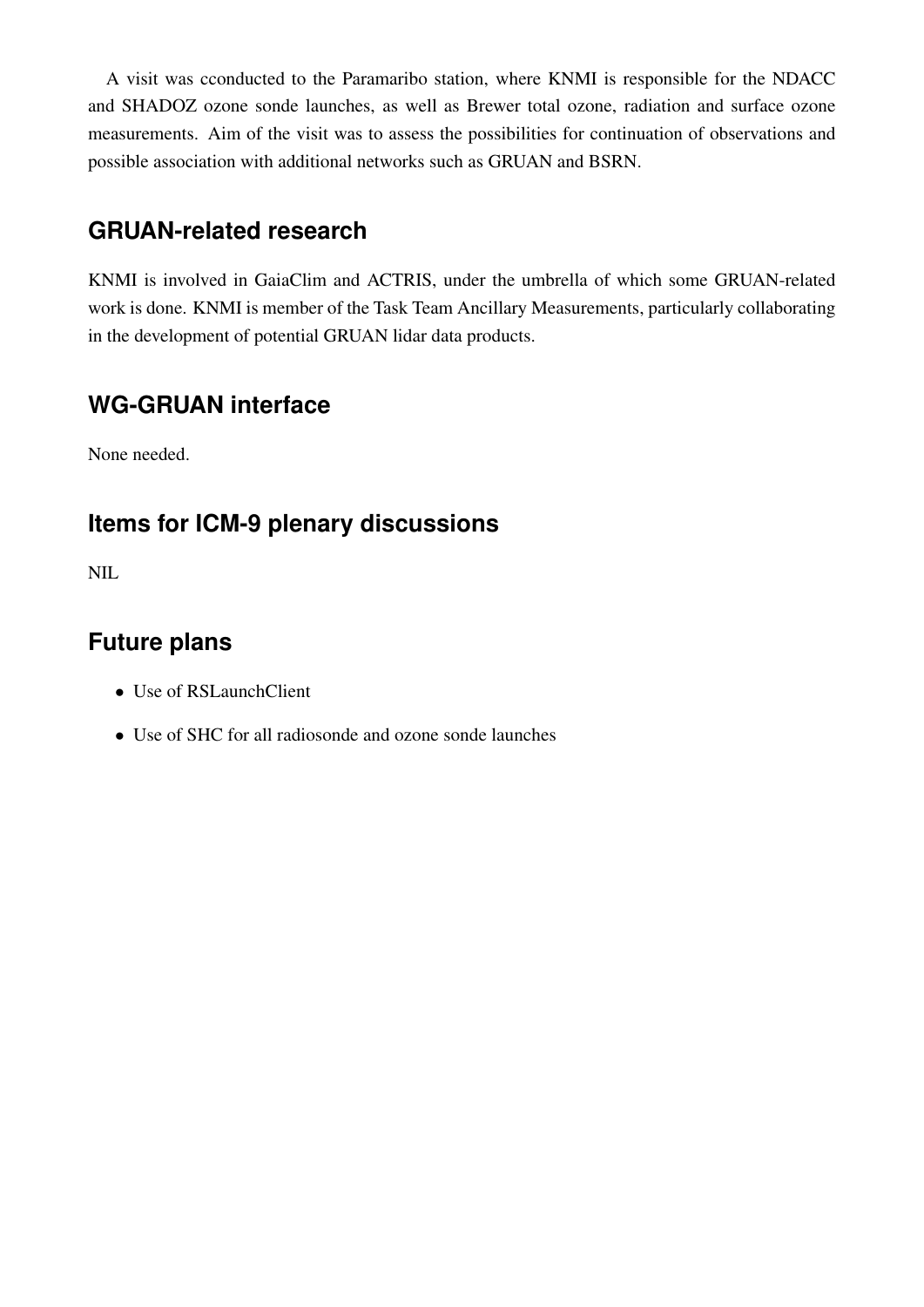

# GRUAN Station Report for Cabauw (CAB), 2016/17

#### **Reported time range is Mar 2016 to Apr 2017** Created by the Lead Centre Version from 2017-06-06

## 1 General GRUAN station information

| Info                  | Value                                                 |
|-----------------------|-------------------------------------------------------|
| Station name          | Cabauw                                                |
| Unique GRUAN ID       | <b>CAB</b>                                            |
| Geographical position | 51.9700 °N, 4.9200 °E, 1.0 m                          |
| Operated by           | KNMI   Koninklijk Nederlands Meteorologisch Instituut |
| Main contact          | Apituley, Arnoud                                      |
| WMO no./name          | 06260 DE BILT AWS                                     |
| <b>Operators</b>      | current 0, change $+0/0$                              |
| <b>Sounding Site</b>  |                                                       |
| <b>GNSS</b>           |                                                       |

#### 1.1 General information about GRUAN measurement systems

| <b>System</b> | vpe'          | <b>Setups</b> | <b>Measurements</b> | As scheduled  |
|---------------|---------------|---------------|---------------------|---------------|
| CAB-GN-01     | GNSS          |               | not operational     | not scheduled |
| CAB-RS-01     | Sounding Site |               | 362                 | 59.83 %       |

## 1.2 General comments from Lead Centre

#### 1.2.1 General

It is strongly recommended that the site uses the RsLaunchClient to submit data to the Lead Centre.

The site uses a Standard Humidity Chamber during launch preparation of the ECC ozone soundings, but these data are not submitted to the Lead Centre. Using the RsLaunchClient will allow proper submission of these data. It is recommended to use the SHC during the preparation of the operational soundings as well.

The site is requested to submit ECC ozone soundings with complete metadata matching an ECC ozone sonde and not to submit it as routine radiosounding.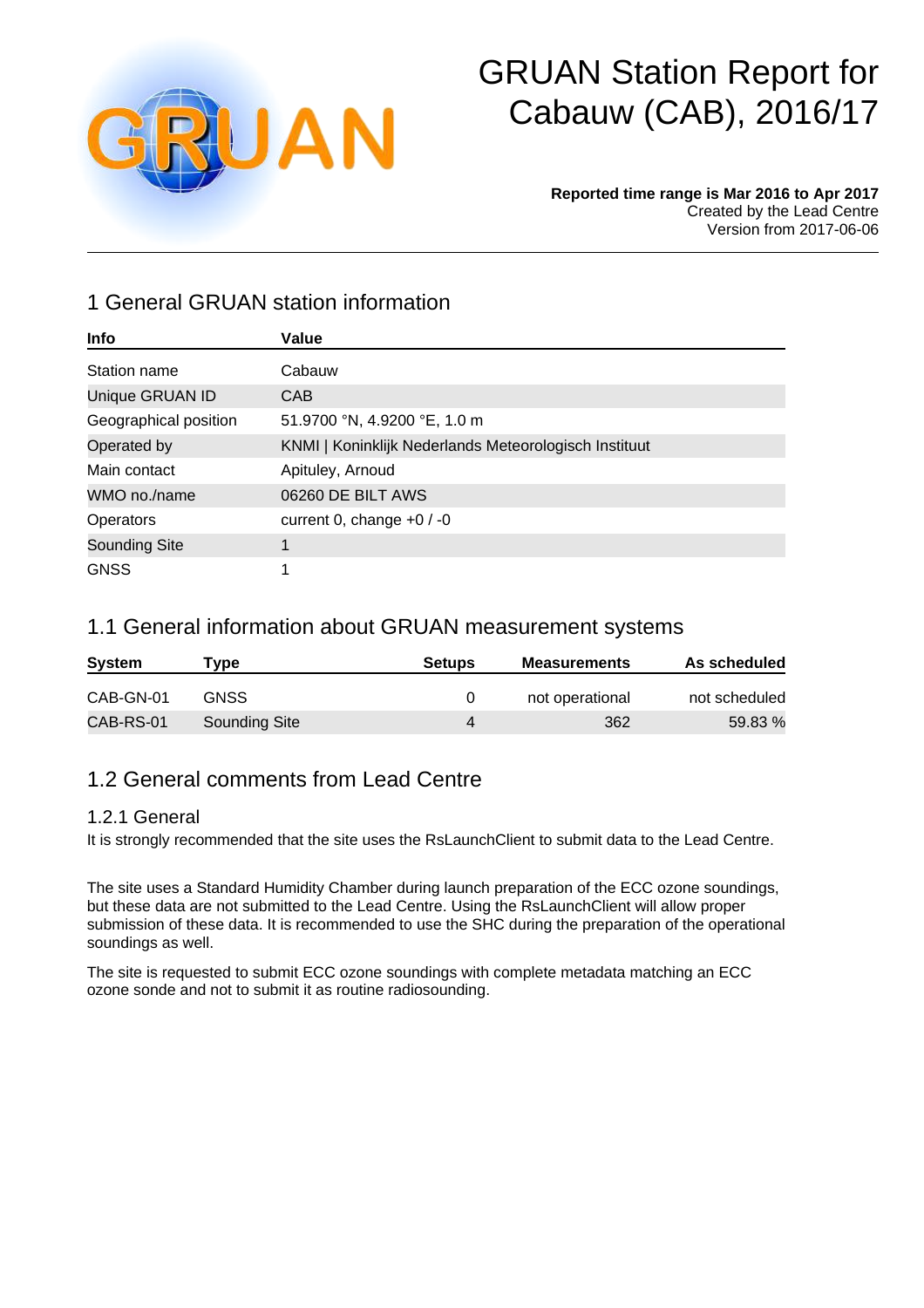# 2 System: GNSS Site CABW (CAB-GN-01)

| <b>Info</b>           | Value                                                 |
|-----------------------|-------------------------------------------------------|
| System name           | <b>GNSS Site CABW</b>                                 |
| Unique GRUAN ID       | CAB-GN-01                                             |
| System type           | GNSS (GN - GNSS)                                      |
| Geographical position | 51.9690 °N, 4.9260 °E, 2.4 m                          |
| Operated by           | KNMI   Koninklijk Nederlands Meteorologisch Instituut |
| Instrument contact    | Apituley, Arnoud                                      |
| Started at            |                                                       |
| Defined setups        |                                                       |
| Possible streams      |                                                       |

## 2.1 Lead Centre comments

#### 2.1.1 Dataflow

No GNSS dataflow to GRUAN LC as yet.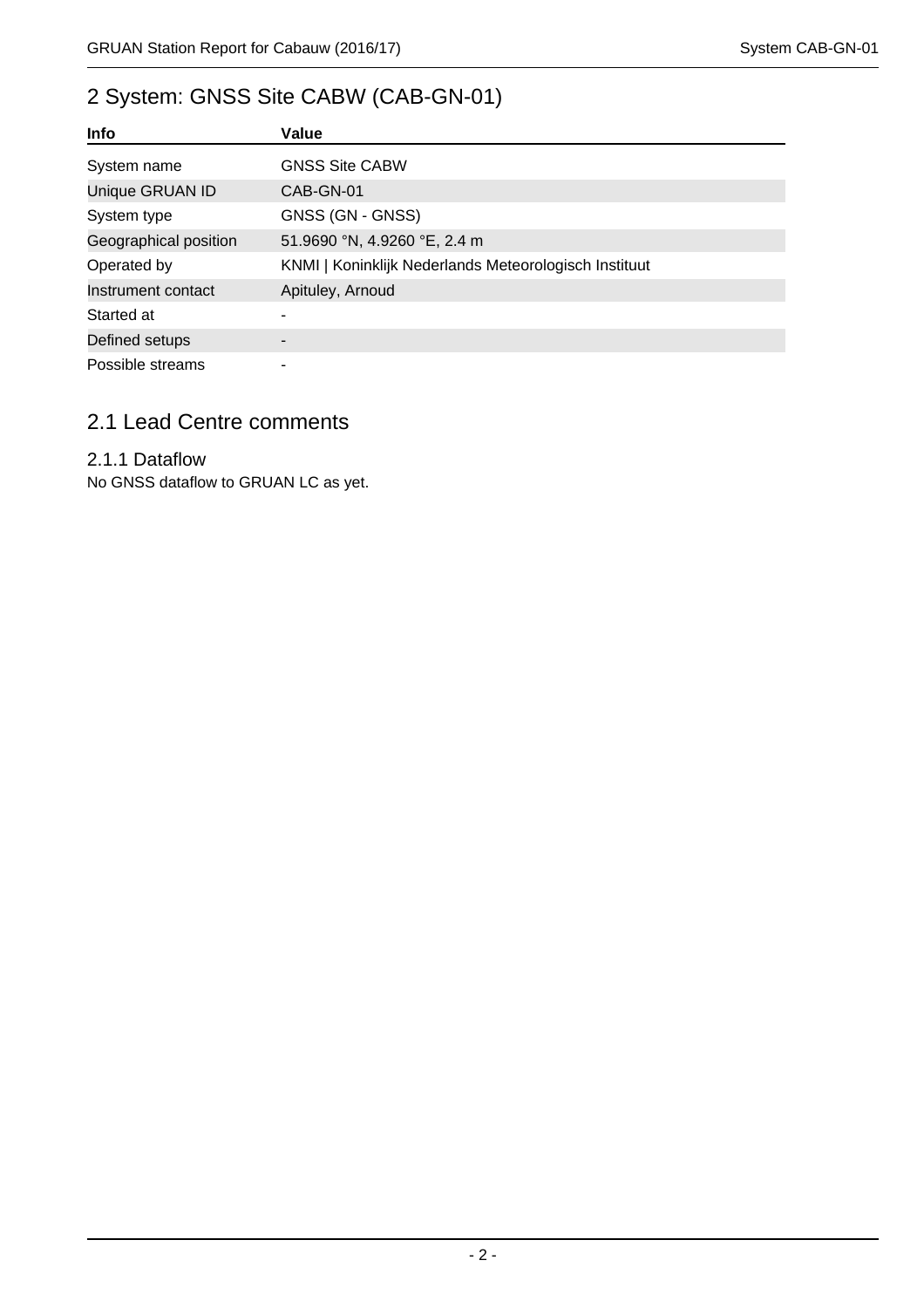| 3 System: Radiosonde Launch Site (De Bilt) (CAB-RS-01) |  |
|--------------------------------------------------------|--|
|--------------------------------------------------------|--|

| Info                         | Value                                                 |  |  |  |  |
|------------------------------|-------------------------------------------------------|--|--|--|--|
| System name                  | Radiosonde Launch Site (De Bilt)                      |  |  |  |  |
| Unique GRUAN ID<br>CAB-RS-01 |                                                       |  |  |  |  |
| System type                  | Sounding Site (RS - Radiosonde)                       |  |  |  |  |
| Geographical position        | 52.1000 °N, 5.1800 °E, 1.0 m                          |  |  |  |  |
| Operated by                  | KNMI   Koninklijk Nederlands Meteorologisch Instituut |  |  |  |  |
| Instrument contact           | Apituley, Arnoud                                      |  |  |  |  |
| Started at                   |                                                       |  |  |  |  |
| Defined setups               | 4 (ROUTINE, OZONE, ROUTINE2, OZONE2)                  |  |  |  |  |
| Possible streams             | RS41, RS92                                            |  |  |  |  |

#### 3.1 Lead Centre comments

#### 3.1.1 Dataflow

Sonde dataflow from De Bilt to the GRUAN LC was operational in a fully automated mode from January 2011 until 15 January 2017. The launch metadata were not checked by operators. Equipment changes (e.g. balloon, unwinder, …) were not recorded.

As a consequence it was essential that the Lead Centre was notified of all upcoming changes to be able to maintain a correct metadata record.

Since 15 January 2017, data flow is temporary stopped because change of operational sonde from Vaisala RS92 to RS41.

#### 3.1.2 General

Change of operational sonde from Vaisala RS92-SGP to Vaisala RS41-SG was on 15 January 2017.

## 3.2 GRUAN data products

| <b>Product</b> | <b>Version</b> | <b>Soundings</b> | Available | <b>Distributed</b> |
|----------------|----------------|------------------|-----------|--------------------|
|                |                | received         | at LC     | by NCDC            |

#### 3.2.1 Stream: RS92

| <b>RS92</b> |     | 362 | 362 |     |
|-------------|-----|-----|-----|-----|
| RS92-RAW    | 001 |     | 360 |     |
| RS92-RAW    | 002 |     | 360 |     |
| RS92-EDT    | 001 |     | 356 | 356 |
| RS92-GDP    | 002 |     | 325 | 215 |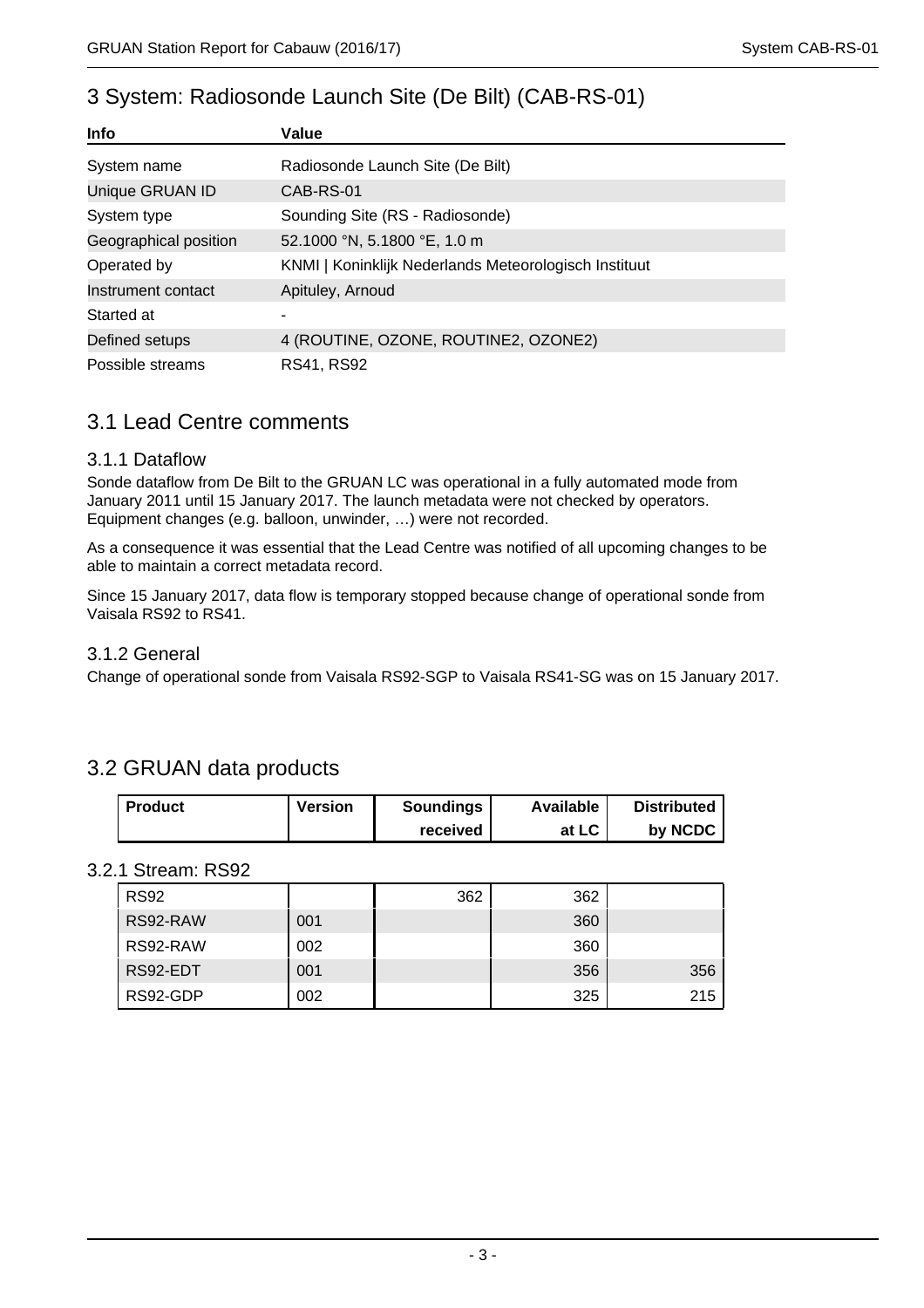## 3.3 Data availability of data products

Available (green): All steps of processing have been successfully completed. The data file is available at NCEI (NCDC).

Unprocessed (yellow): The raw data file has been successfully converted to a GRUAN standardized raw data file format (NetCDF). The processing itself (e.g. extracting manufacturer data product or GRUAN data processing) is not done yet, or could not be completed. Reason may be missing raw data, or software bugs.

Failed (red): Raw data file could not be converted to a GRUAN standardized raw data file format (NetCDF). Reason may be a corrupt original raw data file, or software bugs.



#### 3.3.1 Stream: RS92 (Product: RS92-EDT-001)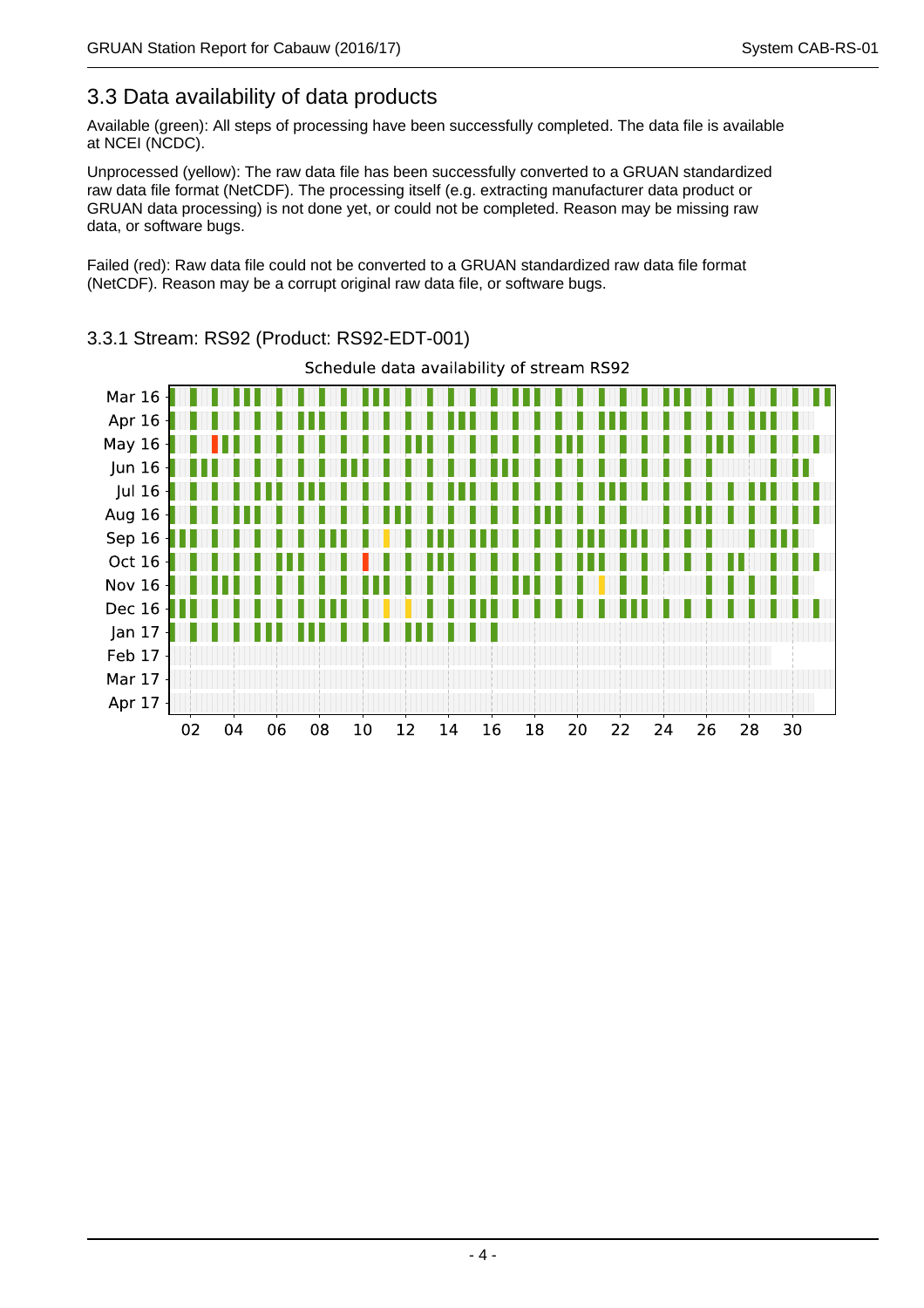#### 3.4 Data quality of current GRUAN data products

|  | Month Count I | <b>GRUAN Data Quality</b>                                           |  | <b>Issues</b> |  |  |  |  |    |
|--|---------------|---------------------------------------------------------------------|--|---------------|--|--|--|--|----|
|  |               | Approved   Checked   Rejected   Meta-data   Process.   Press   Temp |  |               |  |  |  |  | RH |

#### 3.4.1 Stream: RS92 (Product: RS92-GDP-002)

|               |     |     |                | $\overline{\phantom{a}}$ |  |                |                         |                |
|---------------|-----|-----|----------------|--------------------------|--|----------------|-------------------------|----------------|
| Mar 16        | 36  | 18  | 16             | $\overline{2}$           |  | 1              | 1                       | 17             |
| Apr 16        | 34  | 23  | 10             | $\mathbf{1}$             |  | $\mathbf{1}$   |                         | 10             |
| May 16        | 34  | 23  | 11             |                          |  | $\overline{2}$ |                         | 11             |
| Jun $16$      | 32  | 16  | 13             | $\mathfrak{S}$           |  | $\overline{4}$ |                         | 14             |
| <b>Jul 16</b> | 36  | 21  | 11             | $\overline{\mathbf{4}}$  |  |                |                         | 13             |
| Aug 16        | 34  | 21  | 10             | $\mathfrak{S}$           |  | $\overline{4}$ | $\mathbf{1}$            | 13             |
| Sep $16$      | 32  | 24  | $\overline{7}$ | 1                        |  | 3              | 1                       | $\bf 8$        |
| Oct 16        | 33  | 24  | 3              | $\,6\,$                  |  | $\mathfrak{S}$ |                         | $\overline{5}$ |
| Nov 16        | 31  | 14  | 10             | $\overline{7}$           |  | $\overline{2}$ | 1                       | 11             |
| Dec 16        | 35  | 18  | 14             | 3                        |  | $\overline{2}$ |                         | 17             |
| Jan 17        | 19  | 13  | $5\phantom{.}$ | $\mathbf 1$              |  | 1              |                         | $\,6$          |
| Feb $17$      |     |     |                |                          |  |                |                         |                |
| Mar 17        |     |     |                |                          |  |                |                         |                |
| Apr 17        |     |     |                |                          |  |                |                         |                |
|               | 356 | 215 | 110            | 31                       |  | 23             | $\overline{\mathbf{4}}$ | 125            |

#### Schedule data quality of stream RS92



Data quality statistic of stream RS92

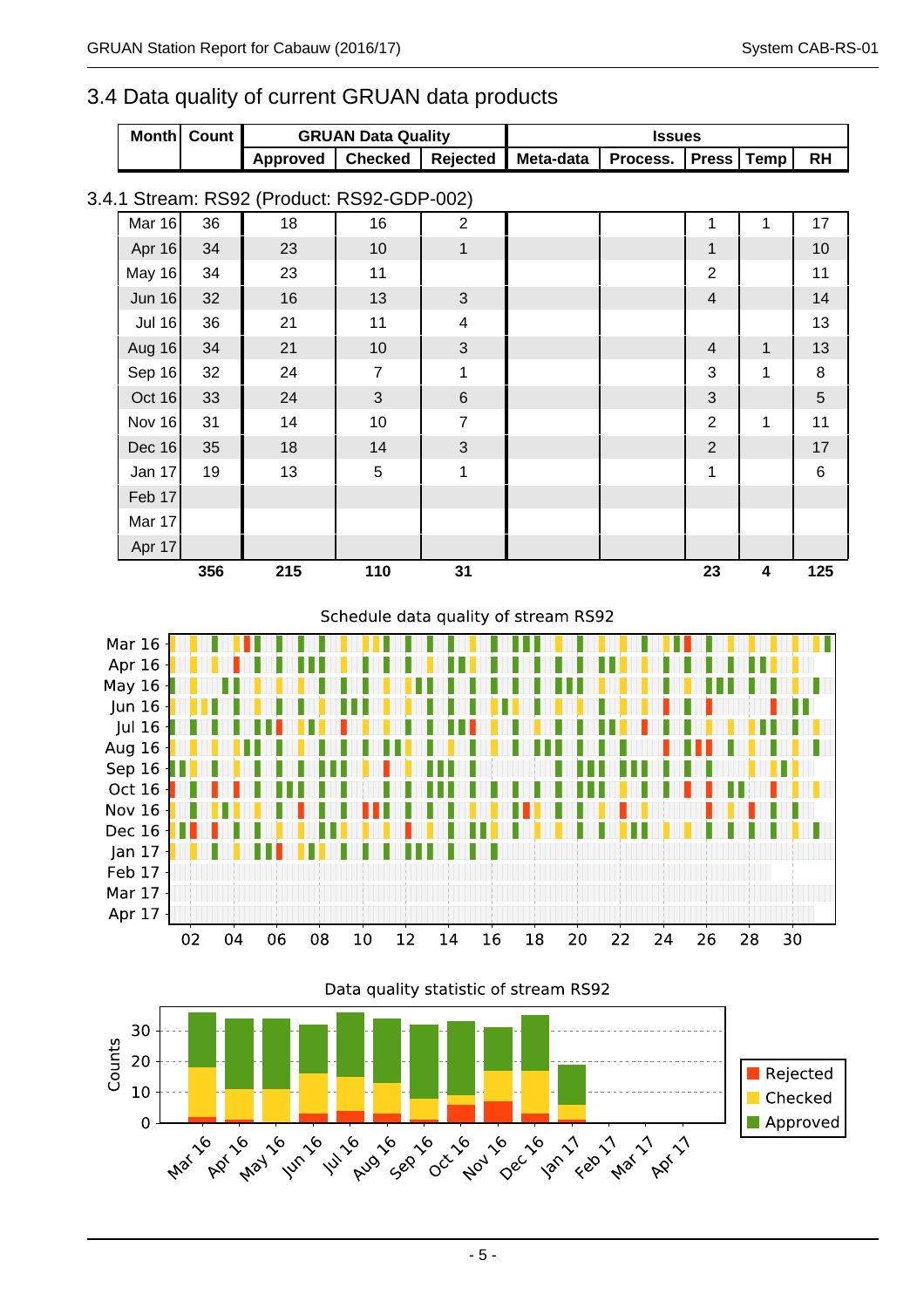# 3.5 Instrument combinations of CAB-RS-01

362 RS92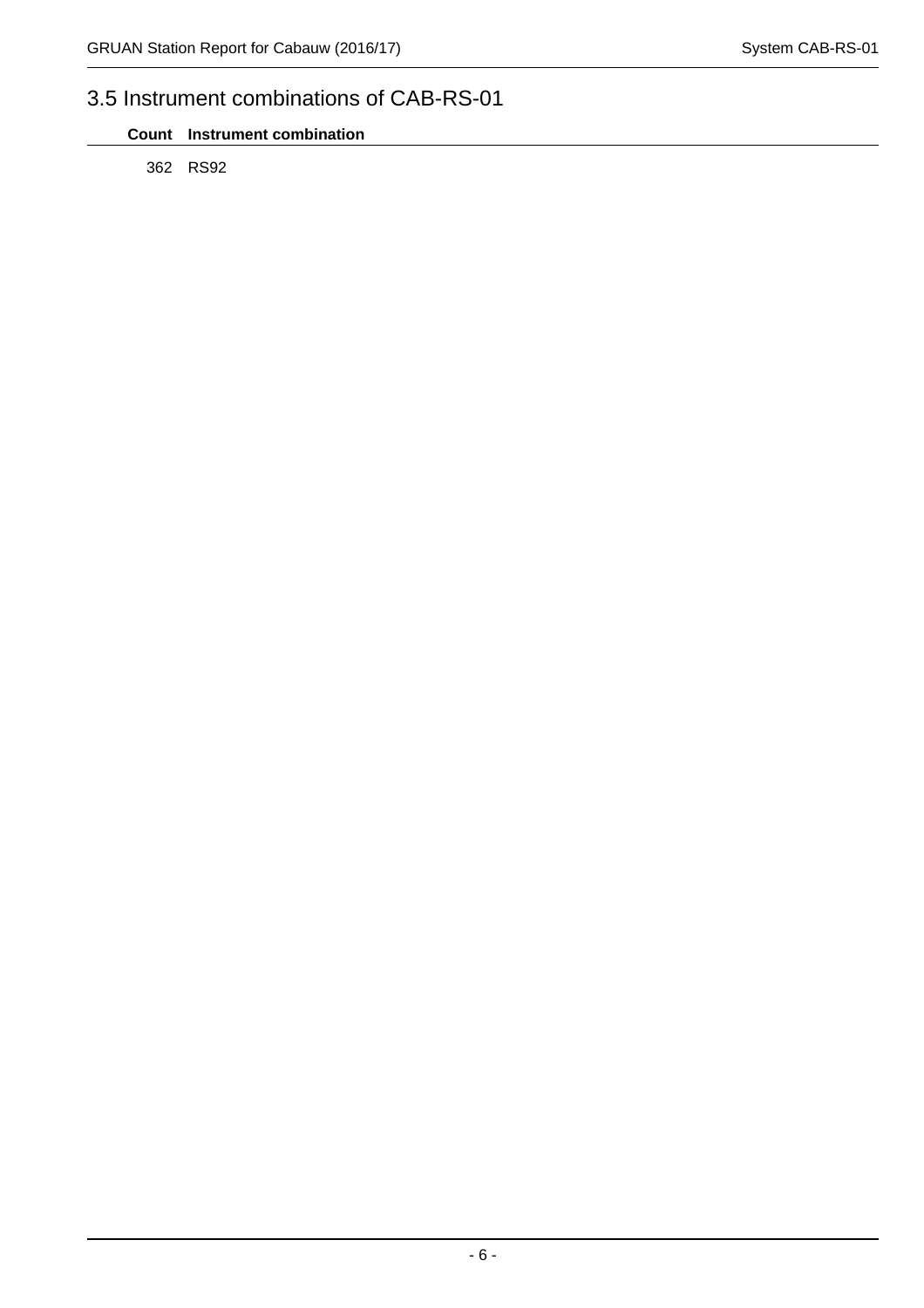### 3.6 Instrument ground check

#### 3.6.1 Stream: RS92